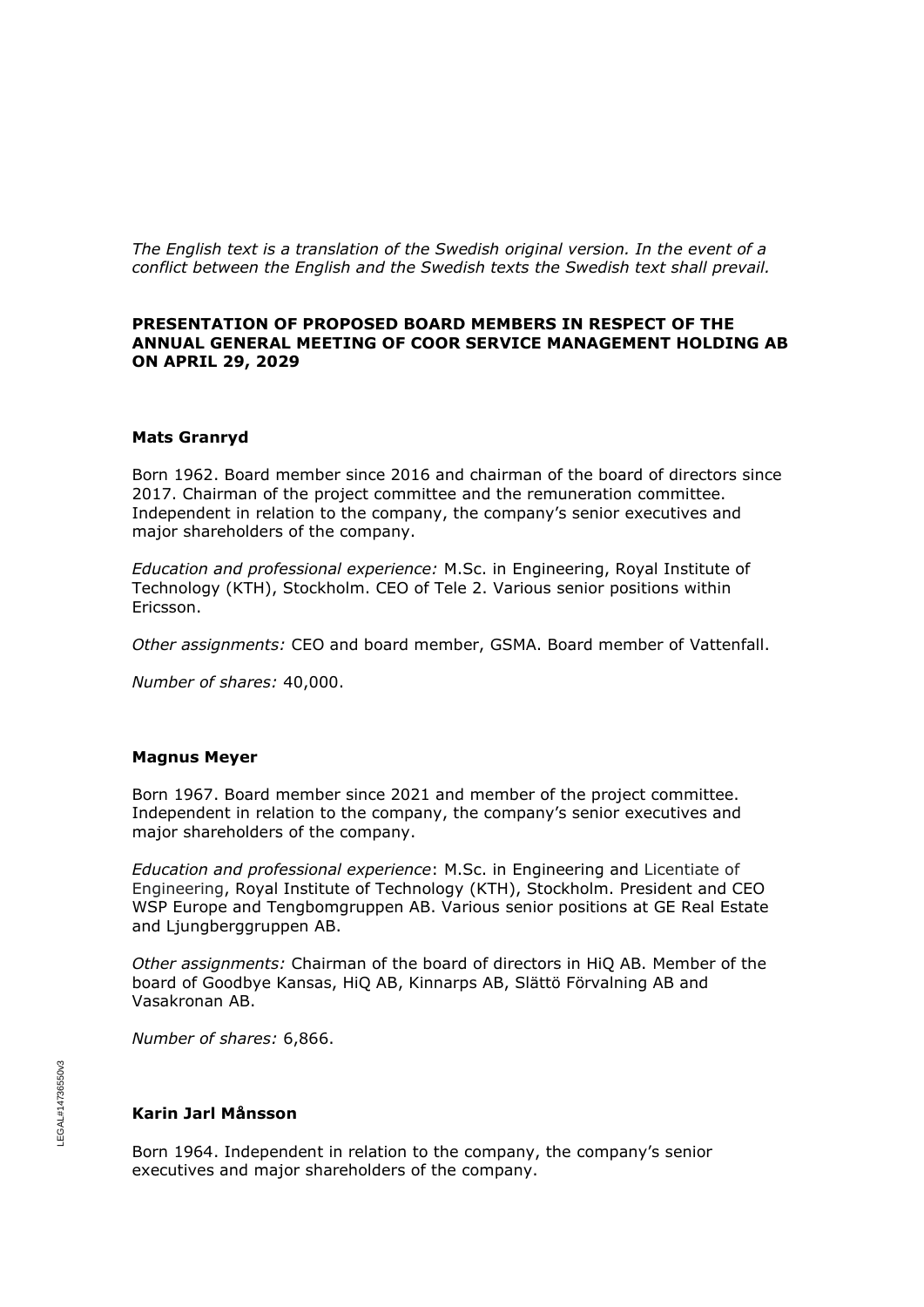*Education and professional experience*: M.Sc. in Engineering, Institute of Technology Linköping. Sales Director, Siemens Energy Management Nordics, CEO E.ON Försäljning AB and E.ON Värme Sverige AB. Various senior positions at E.ON.

*Other assignments*: Business Development Director, Siemens Smart Infrastructure Nordics. Member of the board of Ellevio AB, System Verification AB, Qvantum Industries AB and FC Rosengård.

*Number of shares:* 0.

### **Kristina Schauman**

Born 1965. Board member since 2015. Chairman of the audit committee and member of the remuneration committee. Independent in relation to the company, the company's senior executives and major shareholders of the company.

*Education and professional experience:* Master in Business and Administration, Stockholm School of Economics. Founder of consulting firm Calea AB. CFO Apoteket AB and Carnegie Group and OMX AB. Group Treasurer, OMX AB. Vice president Corporate Finance and Group Treasurer, Investor AB.

*Other assignments:* CEO and member of the board of Calea AB. Member of the board of BEWi ASA, Billerud Korsnäs AB, Nordic Entertainment Group AB, Afry AB, Ellos Group Holding AB and Danads International AB.

*Number of shares:* 15,000.

### **Heidi Skaaret**

Born 1961. Board member since 2016 and member of the audit committee. Independent in relation to the company, the company's senior executives and major shareholders of the company.

*Education and professional experience:* Master in Business and Administration, University of Washington, USA. CEO of Lindorff AS and IKANO Bank Norge. Senior Vice President of DNB ASA.

*Other assignments:* Group Executive Vice President of Personmarked Storebrand ASA. Chairman of the board of Storebrand Bank ASA and Storebrand Forsikring AS.

*Number of shares:* 2,500.